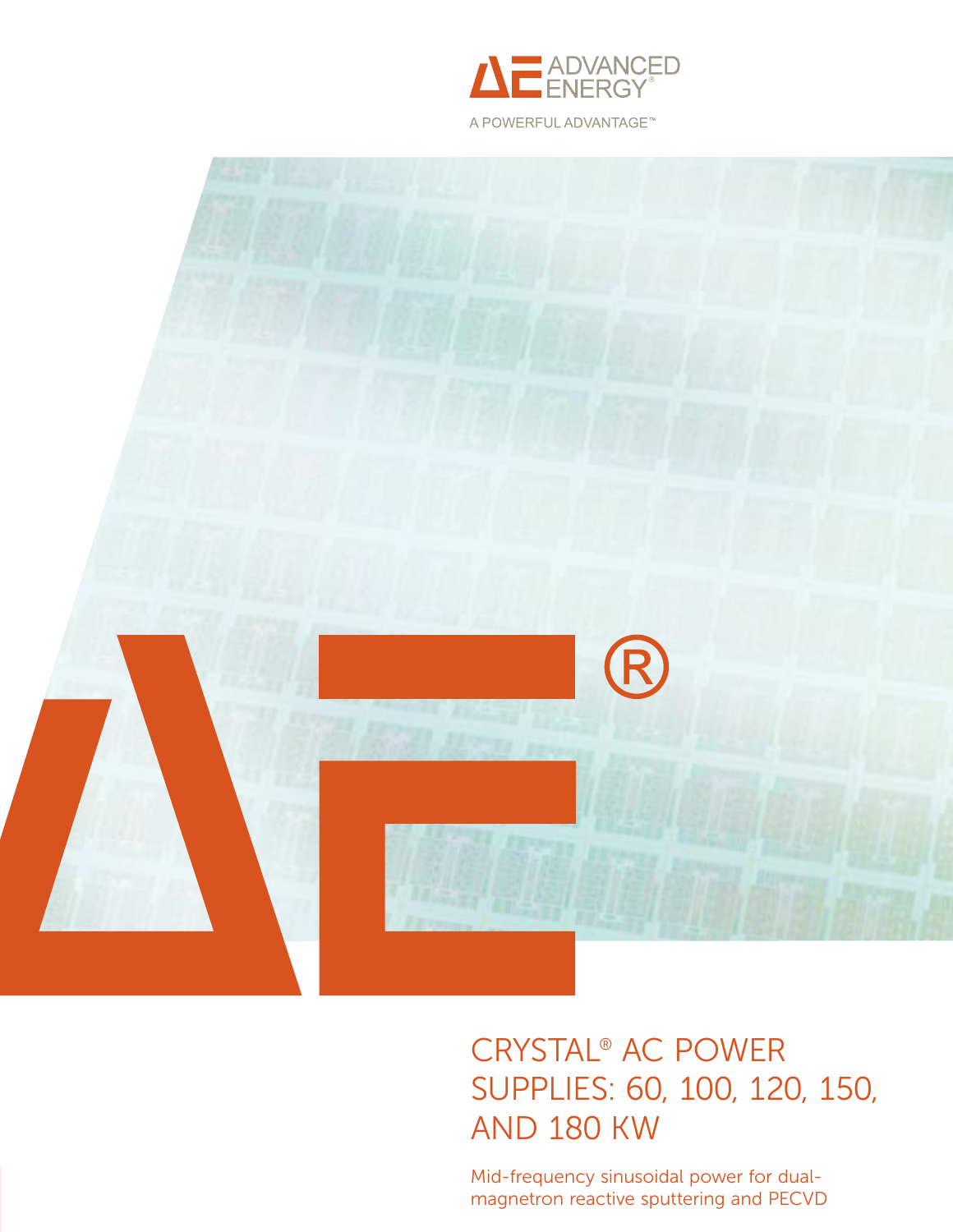# CRYSTAL® AC POWER SUPPLIES

Precise power control is essential for high-density, uniform, reactively sputtered films. The Crystal<sup>®</sup> power supply offers process engineers and operators a repeatable method for improving throughput and yield with quick yet stable power, fast arc detection, and low arc energy. With power granularity from 60 to 180 kW, it is certain to match the demands of your low-e coating applications.

# **Benefits**

- Optimized process stability and yield
- Enhanced flexibility
- Increased throughput
- Reduced cost of ownership
- World-class service, support, and training

## Features

- 60 kW, 100 kW, 120 kW, 150 kW, and 180 kW models
- Lowest stored energy in the industry (1 mJ per kW)
- Fastest arc detection and response in the industry (microsecond scale)
- Wide output impedance range
- Suitable for all processes  $(ZnO, SnO<sub>2</sub>, TiO<sub>2</sub>, Al<sub>2</sub>O<sub>3</sub>, Si<sub>3</sub>N<sub>4</sub>,$ Si, Si $\bigcirc_{2}$ )
- Single-box solution—no hardware or setting changes required when changing sputtering materials
- Wide tap range (2:1 voltage range at full power on single tap)
- Multiple taps with high strike (> 3000 V)
- Power, current, and voltage regulation modes
- Control and interface flexibility

# Optimized Process Stability and Yield

# Exceptional Stability at High Power Levels

The Crystal power supply's LCC resonant topology delivers exceptionally stable AC power, resulting in high-quality films with excellent flatness, reduced pinholes, and better packing density, even for challenging materials such as  $\mathsf{SiO}_{2'}$   $\mathsf{Si}_3\mathsf{N}_{4'}$  TiO<sub>2</sub>, and ZnO.

# Low Arc Damage

The Crystal power supply optimizes yield by minimizing arc damage in three key ways:

- Fastest arc handling and recovery in the industry (microsecond scale)—Sophisticated arc management technology suppresses arcs before they can cause banding and prevents target material "blow outs" that result in macro- and micro-particle inclusions.
- Lowest stored energy in the industry (1 mJ per kW—five times lower than the competition)—Crystal power supplies store very little energy, which reduces residual arc energy to an absolute minimum.
- Stable power-delivery performance during heavy arcing conditions—Crystal power supplies optimize film quality and uniformity by maintaining stability through the most challenging process conditions.

## Industry-Leading Repeatability and Accuracy

Full microprocessor control and precise power measurement, plus high power-delivery stability ensure the highest accuracy and the best run-to-run repeatability of any supply on the market.

# Enhanced Flexibility

Crystal power supplies offer a wide output impedance range and a stable resonant network design, enabling them to run processes from full reactive to full metallic. They suit most any target material and typically require no hardware or setting adjustments when changing materials. For control flexibility, the Crystal platform offers numerous options: a remote control panel, user port, and multiple host port interfaces.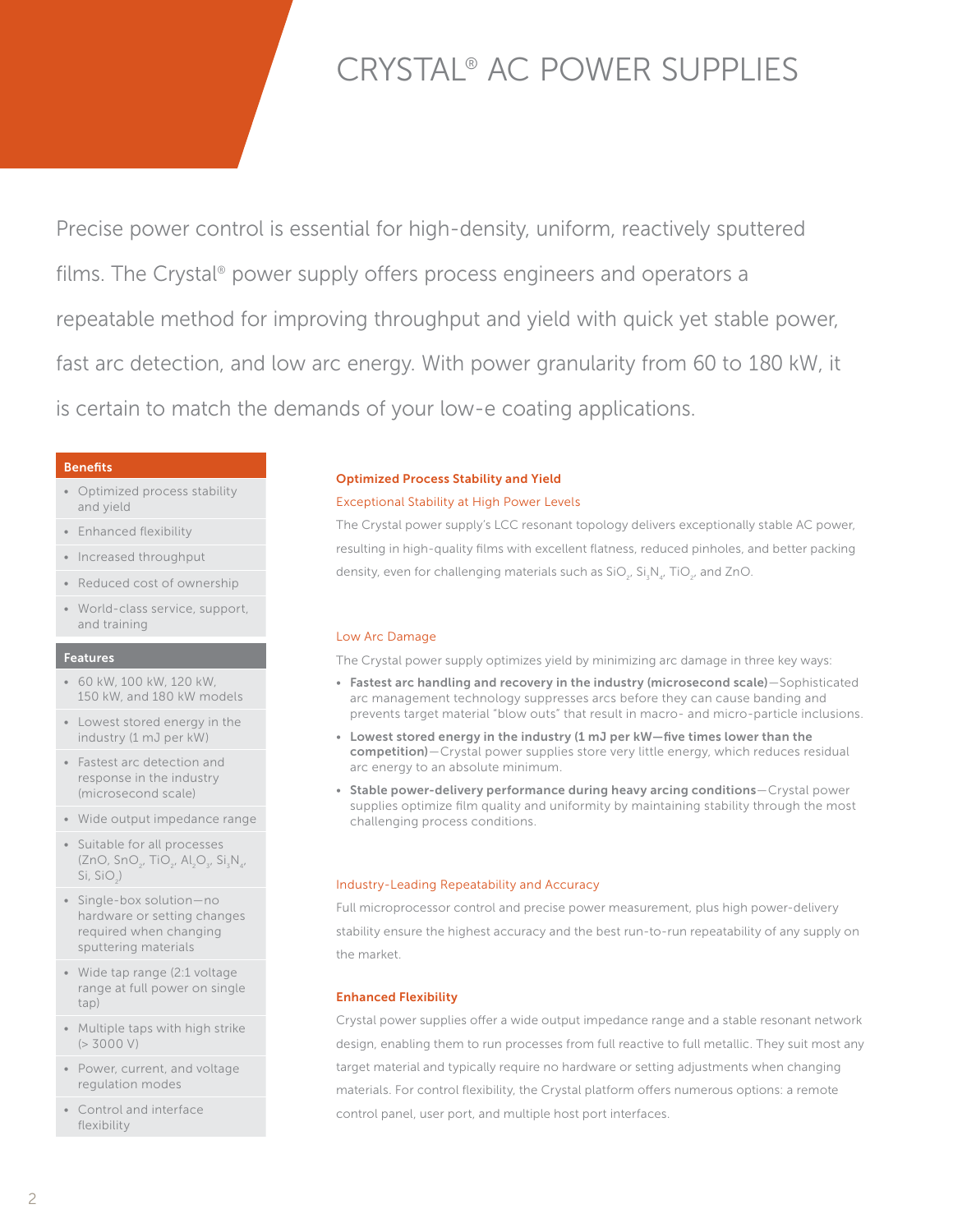### Increased Throughput

#### Reduced Process Interruptions

Competing AC power supplies become overwhelmed by arcing and can't maintain stable power delivery as the target ages. This necessitates frequent process shut downs for target cleaning or replacement. However, with a robust LCC resonant topology and the fastest arc handling in the industry, Crystal power supplies maintain extremely stable power delivery, enabling far greater target utilization and thus significantly reducing process downtime for target replacement. The Crystal platform's wide output impedance range also enables the use of thicker targets, which extends productive manufacturing time between replacements even further.

#### Superior Process Stability

The Crystal power supply's ability to deliver remarkably stable AC power helps create the ideal process conditions for highly efficient production of consistent, defect-free films.

### Faster, Simpler Setup

The Crystal platform does not require extra equipment such as matching networks or igniters. This increases production time by eliminating the need for setting or equipment adjustments while changing process materials. The Crystal power supply's ability to condition targets quickly and effectively further increases productivity.

## Higher Deposition Rates

Unique capabilities, such as microsecond-speed arc handling, a wide output range, and the ability to create an extremely stable process, allow Crystal power supplies to deliver full requested power into any process material for enhanced deposition rates.

#### Reduced Cost of Ownership

#### Lower Consumable Costs

Excellent power-delivery stability produces superior film quality and uniformity. Crystal power supplies enable the use of economical, lower-grade target materials with no negative effects on film quality. The Crystal power supply also significantly increases target utilization, giving you more use out of every target you buy. These two factors dramatically reduce the amount you spend on consumables.

#### AE DIFFERENTIATION: VOLTAGE-CONTROL ARC RECOVERY Fast and Controlled Response in Voltage Mode



Voltage-Controlled Arc Response → Faster Arc Recovery → Increased Yield

## Lower Facility Costs

The high-efficiency Crystal design generates less heat, which enables these rugged power supplies to consume less cooling water and tolerate higher water temperatures than competing power supplies. This lowers facility costs and increases flexibility by enabling the Crystal power supply to stand up to a variety of conditions, including harsh industrial environments.

# World-Class Service, Support, and Training

Advanced Energy's global service and support help you increase productivity and achieve a higher return on your capital equipment investments. Our product support, educational programs, and advanced process consulting help optimize tool uptime and yield. As your global support partner, we offer industryleading product knowledge and applications expertise.

Our optional training and documentation program for process engineers, tool maintenance personnel, and process tool users includes instruction from experienced AE engineers, as well as documentation covering Crystal power supply installation, setup, troubleshooting, and on-site repair.

#### Productivity Gains With Embedded Voltage Control

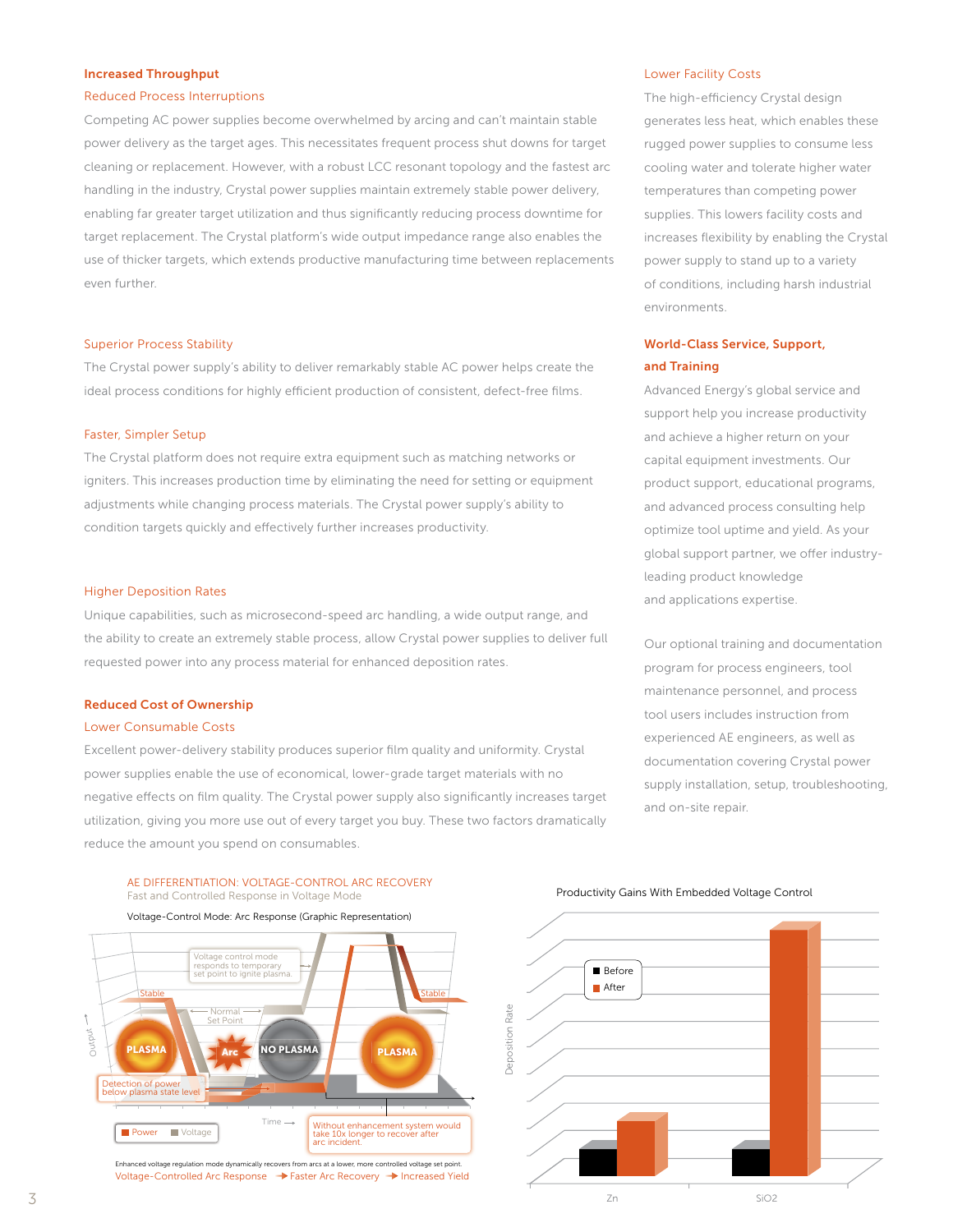## Specifications

| Physical            | <b>60 kW</b>                                                                                          | <b>100 kW</b>    | 120 kW | 150 kW            | 180 kW |  |  |
|---------------------|-------------------------------------------------------------------------------------------------------|------------------|--------|-------------------|--------|--|--|
| <b>Size</b>         | See drawing and table on next page.                                                                   |                  |        |                   |        |  |  |
| Weight              | 680.4 kg<br>(1500 lb)                                                                                 | 907 kg (2000 lb) |        | 1180 kg (2601 lb) |        |  |  |
| Mounting            | Floor mounted                                                                                         |                  |        |                   |        |  |  |
| <b>Connectors</b>   |                                                                                                       |                  |        |                   |        |  |  |
| <b>Input Power</b>  | Ring lugs (if applicable, depending on your unit configuration), safety ground connection<br>provided |                  |        |                   |        |  |  |
| <b>Output Power</b> | Output terminals                                                                                      |                  |        |                   |        |  |  |
| <b>User Port</b>    | 48-pin, modular, Wieland®<br>37-pin, sub-miniature D, male                                            |                  |        |                   |        |  |  |
| <b>Host Port</b>    | 9-pin, female, subminiature-D connector                                                               |                  |        |                   |        |  |  |
| Coolant             | Two 1" NPT, female                                                                                    |                  |        |                   |        |  |  |

| <b>Electrical</b>               | <b>60 kW</b>                                                                                                 | 100 kW                                                                                               | <b>120 kW</b>                                                                                                                             | <b>150 kW</b>                                                                                                            | <b>180 kW</b>                                                                                                            |  |
|---------------------------------|--------------------------------------------------------------------------------------------------------------|------------------------------------------------------------------------------------------------------|-------------------------------------------------------------------------------------------------------------------------------------------|--------------------------------------------------------------------------------------------------------------------------|--------------------------------------------------------------------------------------------------------------------------|--|
| <b>Engine</b>                   | LCC resonant<br>inverter x 1                                                                                 | LCC resonant inverter x 2                                                                            |                                                                                                                                           | LCC resonant inverter x 3                                                                                                |                                                                                                                          |  |
| <b>Input Power</b>              |                                                                                                              |                                                                                                      |                                                                                                                                           |                                                                                                                          |                                                                                                                          |  |
| <b>Source Voltage</b>           | 480 $V_{RMS}$ $\pm 10\%$<br>(per IEC 38)                                                                     | 400 or 480 V <sub>RMS</sub> $\pm$ 10%, 3 Ф                                                           |                                                                                                                                           |                                                                                                                          |                                                                                                                          |  |
| <b>Source Frequency</b>         | 47 to 63 Hz                                                                                                  |                                                                                                      |                                                                                                                                           |                                                                                                                          |                                                                                                                          |  |
| <b>Source Current</b>           | 95 A at 480 VAC<br>input low line<br>and 60 kW<br>output                                                     | 160 A at 480 VAC<br>input low line<br>and 100 kW<br>output<br>input low line<br>and 100 kW<br>output | 190 A at 480 VAC<br>input low line<br>and 120 kW<br>output<br>190 A at 400 VAC 230 A at 400 VAC<br>input low line<br>and 120 kW<br>output | 240 A at 480 VAC<br>input low line<br>and 150 kW<br>output<br>290 A at 400 VAC<br>input low line<br>and 150 kW<br>output | 280 A at 480 VAC<br>input low line<br>and 180 kW<br>output<br>340 A at 400 VAC<br>input low line<br>and 180 kW<br>output |  |
| <b>Efficiency at Full Power</b> | > 90% typical                                                                                                | > 88% typical                                                                                        |                                                                                                                                           | > 90% typical                                                                                                            |                                                                                                                          |  |
| <b>Input Power Factor</b>       | $\geq 0.95$                                                                                                  |                                                                                                      |                                                                                                                                           |                                                                                                                          |                                                                                                                          |  |
| <b>Output Power</b>             |                                                                                                              |                                                                                                      |                                                                                                                                           |                                                                                                                          |                                                                                                                          |  |
| <b>Max Power</b>                | 60 kW (90 kVA)                                                                                               |                                                                                                      | 100 kW (180 kVA) 120 kW (180 kVA) 150 kW (270 kVA) 180 kW (270 kVA)                                                                       |                                                                                                                          |                                                                                                                          |  |
| <b>Regulation Modes</b>         | Power, current, or voltage                                                                                   |                                                                                                      |                                                                                                                                           |                                                                                                                          |                                                                                                                          |  |
| Frequency                       | 40 to 60 kHz typical at full power, up to 100 kHz at minimum power                                           |                                                                                                      |                                                                                                                                           |                                                                                                                          |                                                                                                                          |  |
| <b>Maximum Current</b>          | 220 $Amax$ -single<br>tap                                                                                    | 467 $A_{RMS}$ output at lowest tap                                                                   |                                                                                                                                           | 700 $A_{\text{osc}}$ output at lowest tap                                                                                |                                                                                                                          |  |
| <b>Maximum Voltage</b>          | 1100 V <sub>RMS</sub>                                                                                        | 1460 $V_{\text{PMS}}$ at highest tap                                                                 |                                                                                                                                           |                                                                                                                          |                                                                                                                          |  |
| Protection                      | The power supply protects itself against short circuits, open circuits, arcs, and suddenly<br>opening loads. |                                                                                                      |                                                                                                                                           |                                                                                                                          |                                                                                                                          |  |
| <b>Stored (Arc) Energy</b>      | 1 mJ per kW                                                                                                  |                                                                                                      |                                                                                                                                           |                                                                                                                          |                                                                                                                          |  |
| <b>Arc Response</b>             | µsec detect and shutdown (shutdown: 100 to 5000 µsec); programmable re-ramp                                  |                                                                                                      |                                                                                                                                           |                                                                                                                          |                                                                                                                          |  |

| <b>I/O Control</b>                   | 60 kW              | 100 kW | 120 kW | <b>150 kW</b> | 180 kW |  |
|--------------------------------------|--------------------|--------|--------|---------------|--------|--|
| <b>Analog Interface Options</b>      | 24 V ISO user card |        |        |               |        |  |
| <b>Serial Communications Options</b> | ASCII, Profibus    |        |        |               |        |  |

| <b>Cooling</b>                 | <b>60 kW</b>                                                                                   | 100 kW                                                                                  | 120 kW | <b>150 kW</b>                                                                       | <b>180 kW</b> |  |
|--------------------------------|------------------------------------------------------------------------------------------------|-----------------------------------------------------------------------------------------|--------|-------------------------------------------------------------------------------------|---------------|--|
| Medium                         | Air and Water                                                                                  |                                                                                         |        |                                                                                     |               |  |
| <b>Water Inlet Temperature</b> | +10 to +40 °C (+50 to +104 °F)                                                                 |                                                                                         |        |                                                                                     |               |  |
| Min Water Flow Rate            | 34 lpm (9 gpm);<br>The power<br>supply shuts off<br>at flow levels<br>$<$ 34 lpm<br>$(9$ qpm). | 42 lpm (11 gpm); The power supply<br>shuts off at flow levels $<$ 42 lpm<br>$(11$ gpm). |        | 53 lpm (14 gpm); The power supply<br>shuts off at flow levels $< 53$<br>$(14$ gpm). |               |  |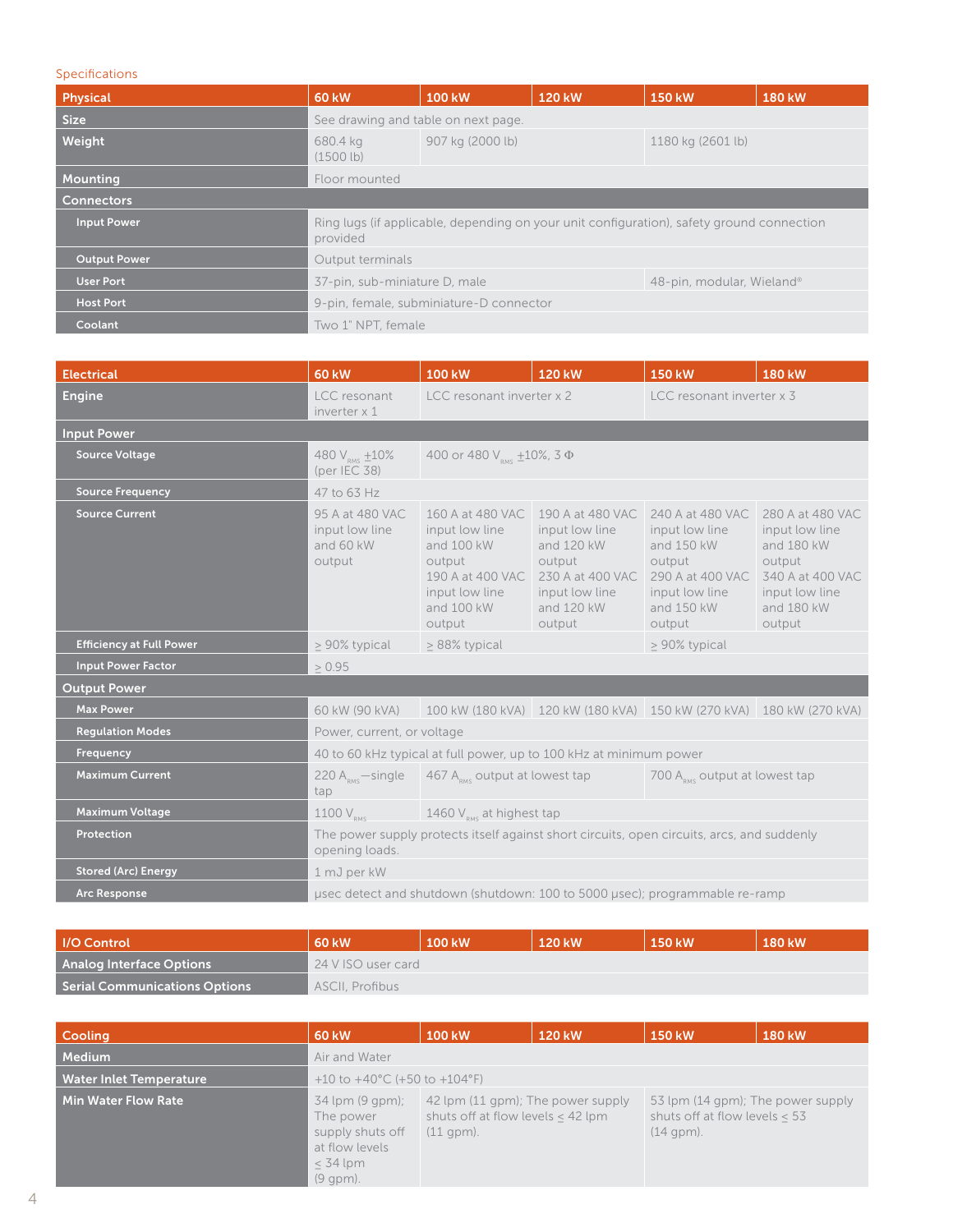| Environmental                | <b>60 kW</b>                                                      | <b>100 kW</b> | 120 kW | 150 kW | 180 kW |  |
|------------------------------|-------------------------------------------------------------------|---------------|--------|--------|--------|--|
| <b>Operating Temperature</b> | +5 to +40 °C (+41 to +104 °F)                                     |               |        |        |        |  |
| <b>Relative Humidity</b>     | 10 to 85%, non-condensing, $+2$ to $+25$ gpm <sup>3</sup>         |               |        |        |        |  |
| <b>Air Pressure</b>          | 80 to 106 kPa (800 to 1060 mbar); ~2000 m (6562') above sea level |               |        |        |        |  |

| <b>Dimensions</b> | 60 kW | 100 kW | 120 kW | 150 kW                                                                                       | 180 kW |
|-------------------|-------|--------|--------|----------------------------------------------------------------------------------------------|--------|
| $\overline{A}$    |       |        |        | 72.4 cm (28.5") 76.84 cm (30.25") 76.84 cm (30.25") 76.84 cm (30.25") 76.84 cm (30.25")      |        |
| <b>B</b>          |       |        |        | 59.7 cm (23.5")   120.65 cm (47.5")   120.65 cm (47.5")   120.65 cm (47.5")   152.4 cm (60") |        |
| $\overline{C}$    |       |        |        | $8.26$ cm (3.25") $8.26$ cm (3.25") $8.26$ cm (3.25") $8.26$ cm (3.25") $8.26$ cm (3.25")    |        |
| D                 |       |        |        | 201.3 cm (79.25") 201.3 cm (79.25") 201.3 cm (79.25") 201.3 cm (79.25") 213.36 (84")         |        |

# Dimensional Drawing